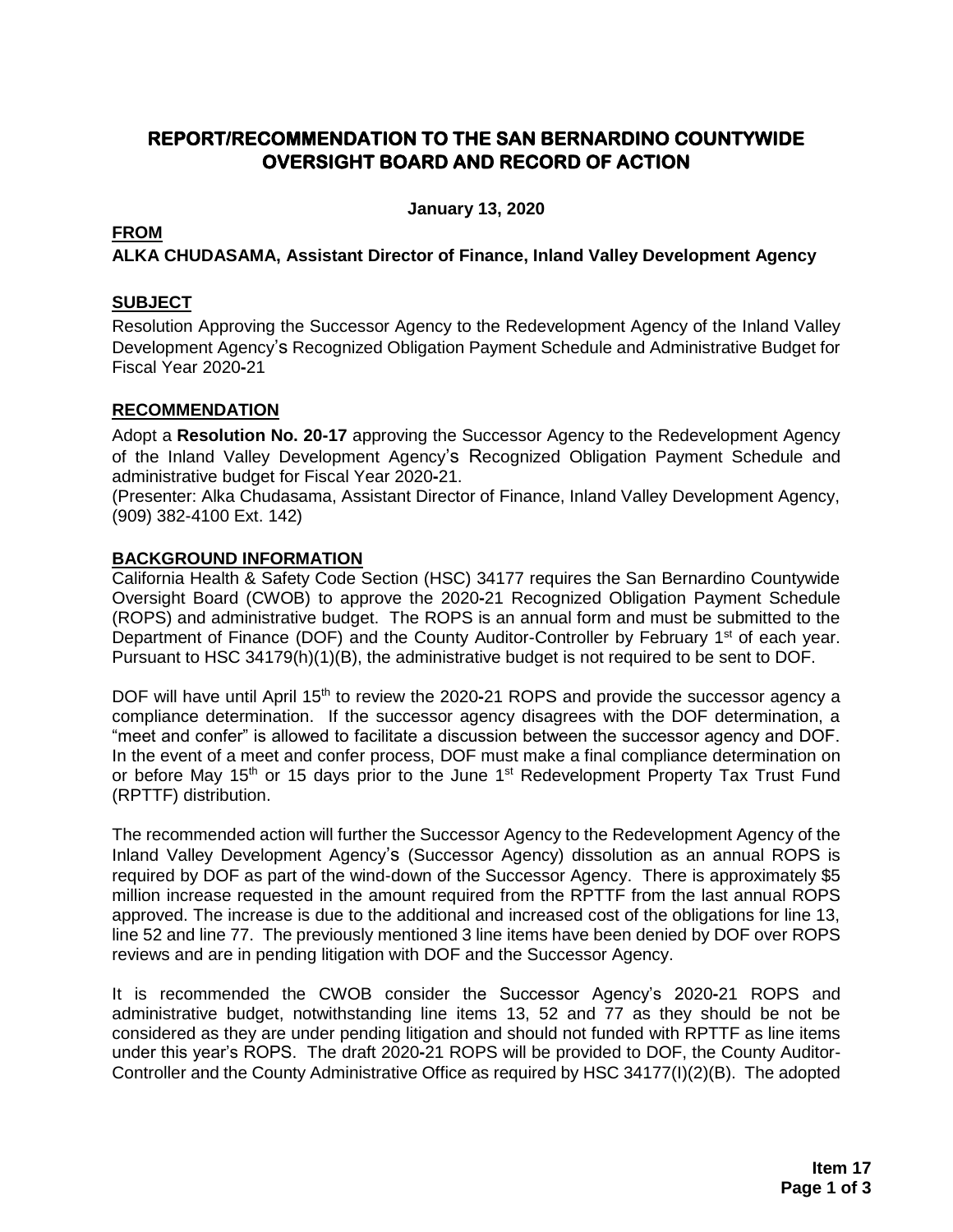**Resolution Approving the Successor Agency to the Redevelopment Agency of the Inland Valley Development Agency's Recognized Obligation Payment Schedule and Administrative Budget for Fiscal Year 2020-21**

2020-21 ROPS will be provided to DOF and the County Auditor-Controller pursuant to HSC 34177(o). This will commence the DOF review period.

#### **ATTACHMENTS**

Attachment A – Resolution Attachment B – ROPS for Fiscal Year 2020-21 Attachment C – Administrative budget for Fiscal Year 2020-21

#### **REVIEW BY OTHERS**

This item has been reviewed by Community Development and Housing Agency on December 27, 2019 and San Bernardino Countywide Oversight Board Legal Counsel on December 27, 2019.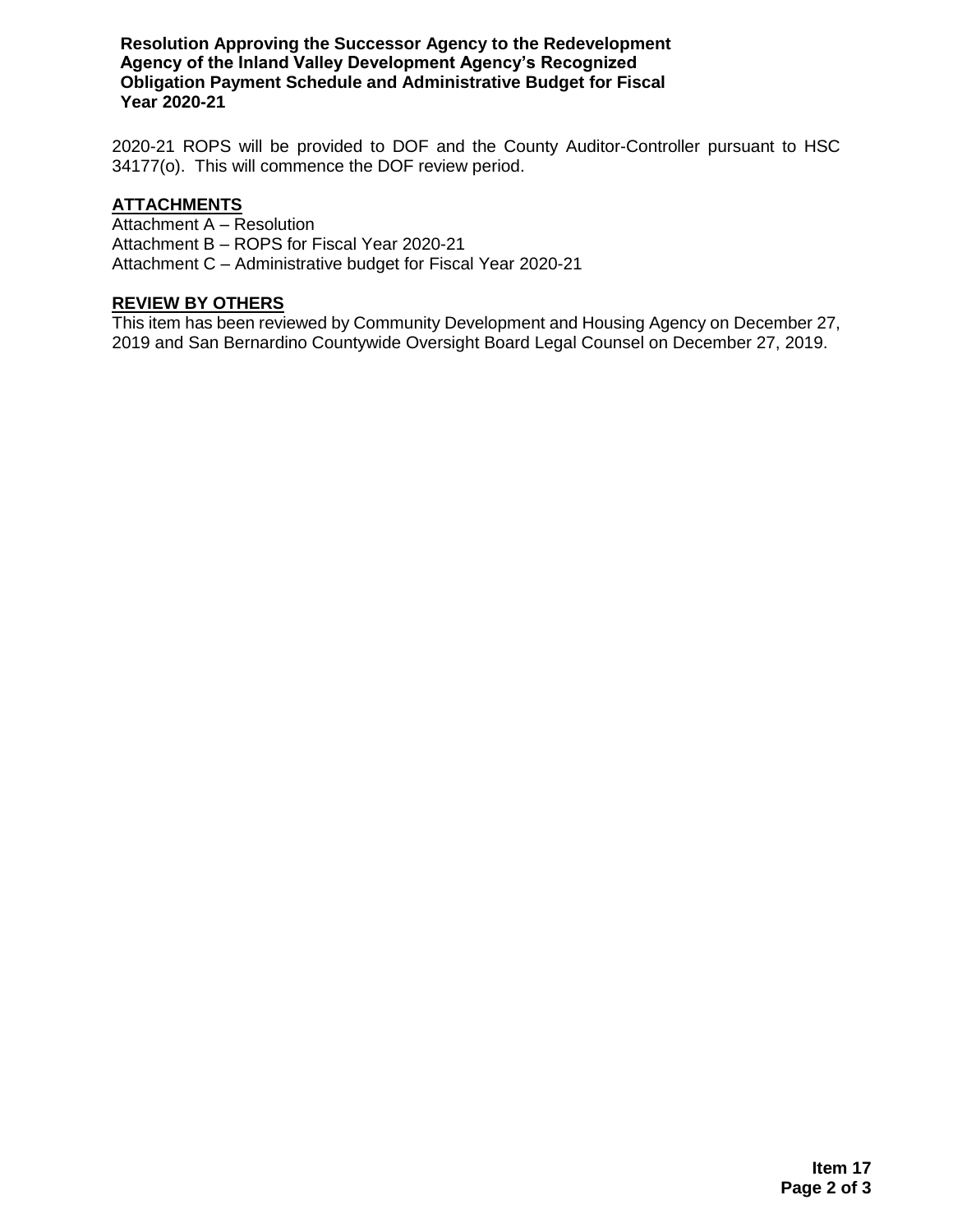**Resolution Approving the Successor Agency to the Redevelopment Agency of the Inland Valley Development Agency's Recognized Obligation Payment Schedule and Administrative Budget for Fiscal Year 2020-21**

Record of Action of the San Bernardino Countywide Oversight Board

#### **APPROVED**

Moved: Acquanetta Warren Seconded: Lawrence Strong Ayes: Richard DeNava, Kenneth Miller, Lawrence Strong, Acquanetta Warren, David Wert Nays: Cindy Saks Absent: Mario Vasquez

Lynna Monell, SECRETARY

 $\n BY \; \mathrel{\sim} \; \mathrel{\mathop{\triangle} \; } m$ na Monell



- cc: File- San Bernardino Countywide Oversight Board
- la 01/16/2020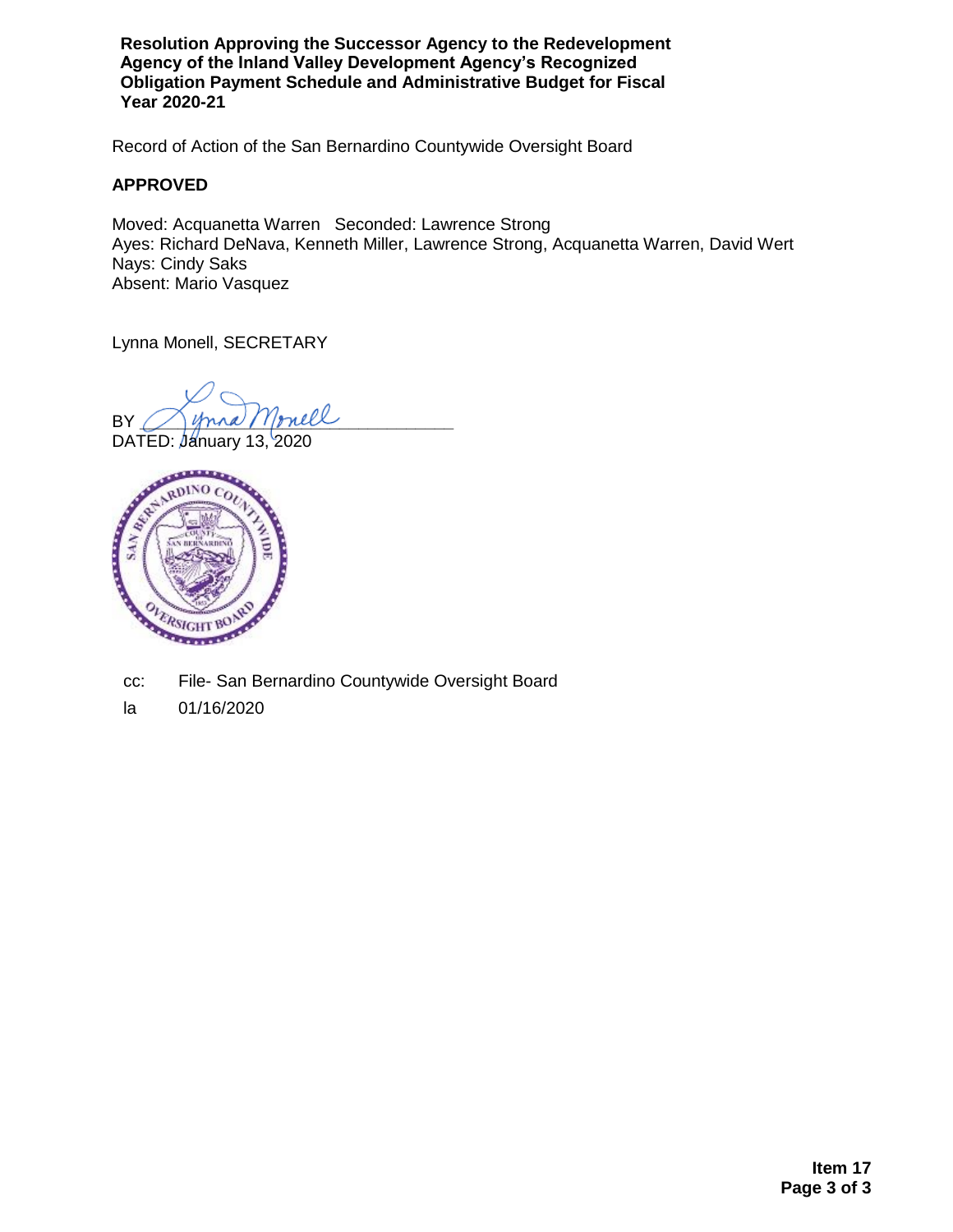#### RESOLUTION NO. 2020-17

#### RESOLUTION OF THE SAN BERNARDINO COUNTYWIDE OVERSIGHT **BOARD ADOPTING THE SUCCESSOR AGENCY TO THE** REDEVELOPMENT AGENCY OF INLAND VALLEY DEVELOPMENT AGENCY'S RECOGNIZED OBLIGATION PAYMENT SCHEDULE AND **ADMINISTRATIVE BUDGET FOR FISCAL YEAR 2020-21**

On Monday, January 13, 2020 on motion of San Bernardino Countywide Oversight Board Member Warren, duly seconded by San Bernardino Countywide Oversight Board Member Strong and carried, the following resolution is adopted by the San Bernardino Countywide Oversight Board, State of California.

WHEREAS, California Health and Safety Code Section (HSC) 34179(e) requires all action items of the San Bernardino Countywide Oversight Board be accomplished by resolution; and

WHEREAS, HSC 34177 requires the San Bernardino Countywide Oversight Board to approve the Recognized Obligation Payment Schedule (ROPS) and administrative budget; and

WHEREAS, pursuant to HSC 34177(o), the deadline for submitting the ROPS for Fiscal Year 2019-20 to the Department of Finance is February 1, 2020.

NOW, THEREFORE, the San Bernardino Countywide Oversight Board hereby resolves, determines and orders as follows:

Section 1. The foregoing recitals are true and correct.

Section 2. The Successor Agency to the Redevelopment Agency of Inland Valley Development Agency's ROPS and administrative budget for Fiscal Year 2020-21 in the form presented, together with such changes thereto as may be approved by the San Bernardino Countywide Oversight Board, are hereby approved.

Section 3. This resolution shall take effect from and after the date of its passage and adoption.

PASSED AND ADOPTED by the San Bernardino Countywide Oversight Board, State of California, by the following vote:

- OVERSIGHT BOARD MEMBER: Richard DeNava, Kenneth Miller, AYES: Cindy Saks, Lawrence Strong, Acquanetta Warren, David Wert
- NOES: **OVERSIGHT BOARD MEMBER: None**
- ABSENT: **OVERSIGHT BOARD MEMBER: Mario Vasquez**

\* \* \* \* \*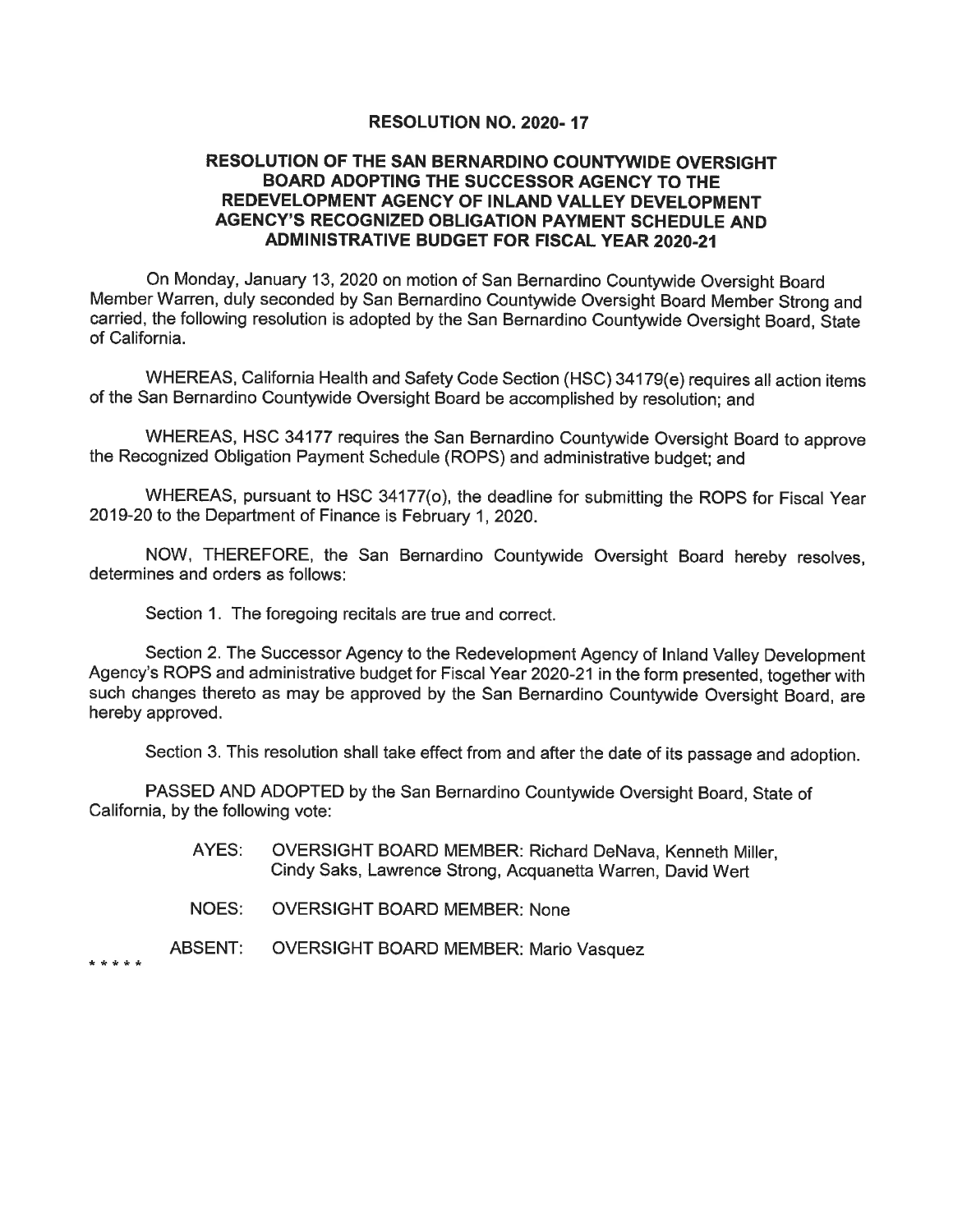### **STATE OF CALIFORNIA**

SS.

 $\mathcal{E}$ 

 $\mathcal{E}$ 

#### COUNTY OF SAN BERNARDINO  $\lambda$

I, LYNNA MONELL, Secretary to the San Bernardino Countywide Oversight Board, State of California, hereby certify the foregoing to be a full, true and correct copy of the record of the action taken by the Countywide Oversight Board, by vote of the members present, as the same appears in the Official Minutes of said Board at its meeting of January 13, 2020. #17LA

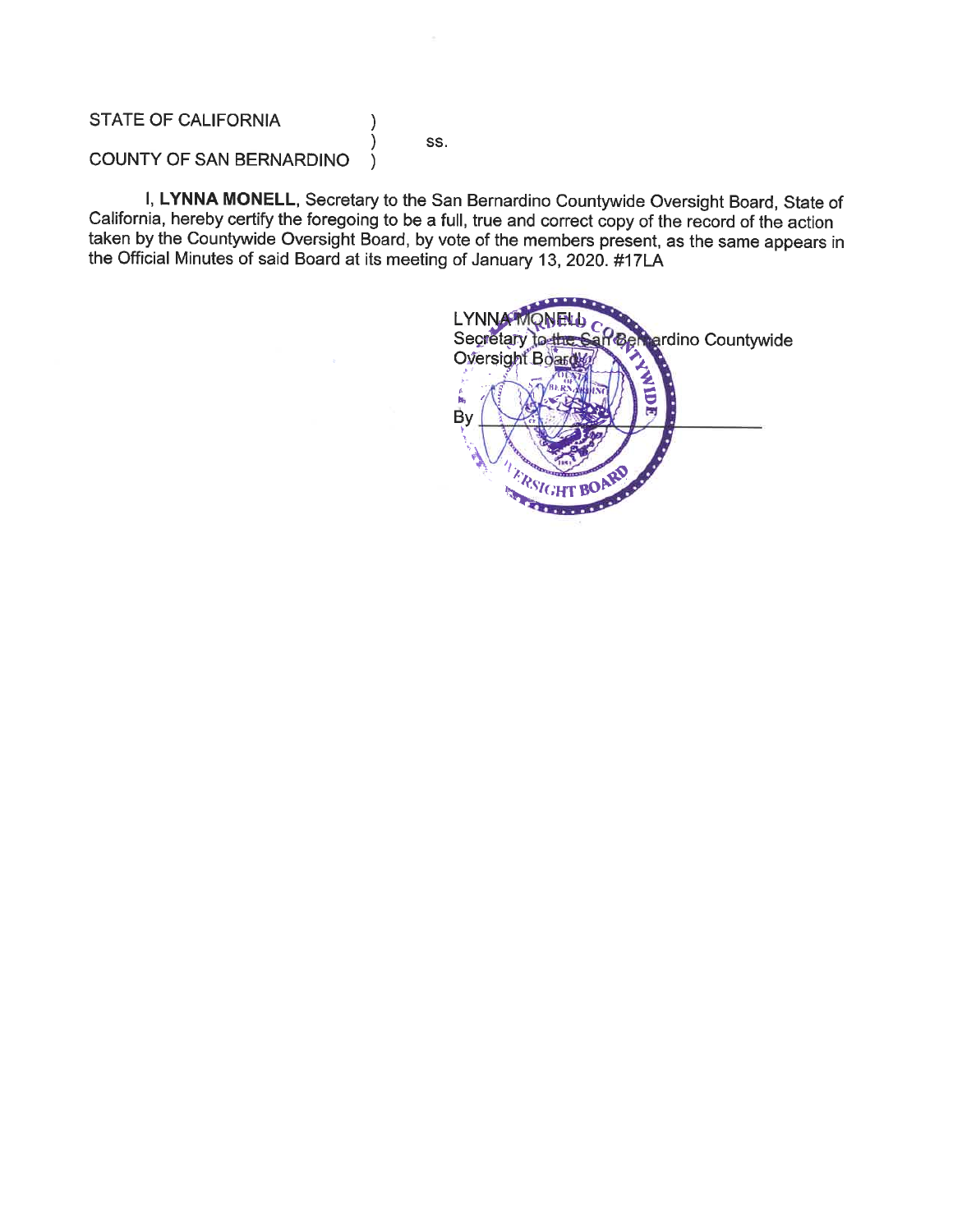#### Recognized Obligation Payment Schedule (ROPS 20-21) - Summary Filed for the July 1, 2020 through June 30, 2021 Period

**Successor Agency: Inland Valley** County: San Bernardino

|             | <b>Current Period Requested Funding for Enforceable Obligations (ROPS Detail)</b> | 20-21A Total<br>(July - December) | <b>20-21B Total</b><br>(January - June) | ROPS 20-21Total |              |  |
|-------------|-----------------------------------------------------------------------------------|-----------------------------------|-----------------------------------------|-----------------|--------------|--|
| A           | Enforceable Obligations Funded as Follows (B+C+D):                                | - \$                              | $\sim$                                  |                 |              |  |
| B           | <b>Bond Proceeds</b>                                                              |                                   |                                         |                 |              |  |
| $\sim$<br>◡ | Reserve Balance                                                                   |                                   |                                         |                 |              |  |
| D           | Other Funds                                                                       |                                   |                                         |                 |              |  |
| Е           | Redevelopment Property Tax Trust Fund (RPTTF) (F+G):                              | 36,041,228 \$                     | 18,605,771                              | - S             | 54,646,999   |  |
| Е           | <b>RPTTF</b>                                                                      | 35,790,813                        | 18,355,356                              |                 | 54, 146, 169 |  |
| G           | <b>Administrative RPTTF</b>                                                       | 250,415                           | 250,415                                 |                 | 500,830      |  |
| н           | <b>Current Period Enforceable Obligations (A+E):</b>                              | 36,041,228 \$                     | 18,605,771                              |                 | 54,646,999   |  |

Certification of Oversight Board Chairman:<br>Pursuant to Section 34177 (o) of the Health and Safety code, I hereby<br>certify that the above is a true and accurate Recognized Obligation<br>Payment Schedule for the above named succ

rairman Title Name  $\mathbb{Z}$  $\frac{1}{2}$ Date Signaty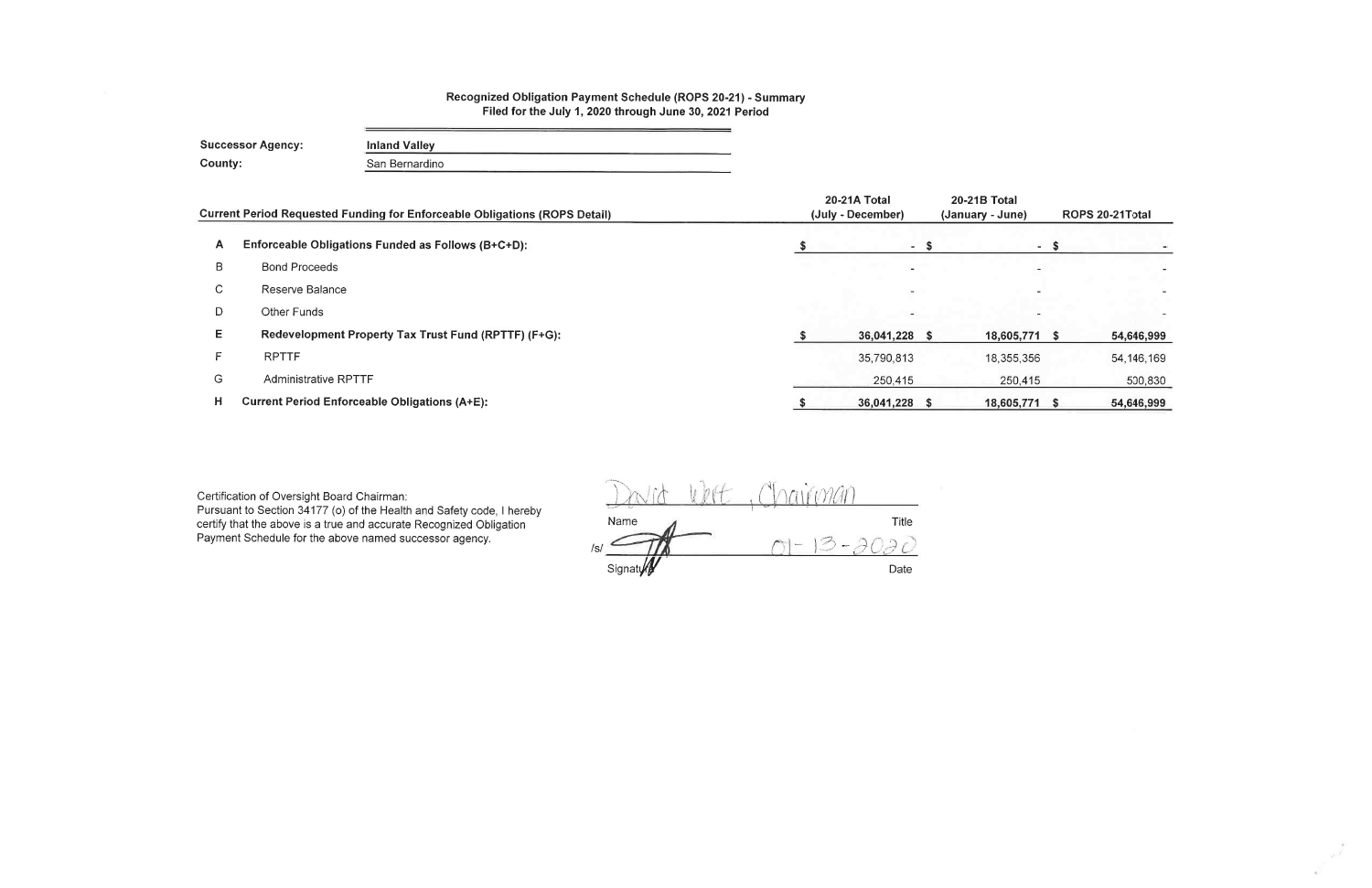|        |                                                           |                                                                                                                                                                                                                                                  |                                      |                                        |                                                                        |                                                                               |              | Inland Valley Recognized Obligation Payment Schedule (ROPS 20-21) - ROPS Detail |                         |                                    |               |                 |                          |                           |             |                         |              |                                 |                         |                        |                  |                         |
|--------|-----------------------------------------------------------|--------------------------------------------------------------------------------------------------------------------------------------------------------------------------------------------------------------------------------------------------|--------------------------------------|----------------------------------------|------------------------------------------------------------------------|-------------------------------------------------------------------------------|--------------|---------------------------------------------------------------------------------|-------------------------|------------------------------------|---------------|-----------------|--------------------------|---------------------------|-------------|-------------------------|--------------|---------------------------------|-------------------------|------------------------|------------------|-------------------------|
|        |                                                           |                                                                                                                                                                                                                                                  |                                      |                                        |                                                                        |                                                                               |              |                                                                                 |                         | July 1, 2020 through June 30, 2021 |               |                 |                          |                           |             |                         |              |                                 |                         |                        |                  |                         |
|        |                                                           |                                                                                                                                                                                                                                                  |                                      |                                        |                                                                        |                                                                               |              |                                                                                 |                         | (Report Amounts in Whole Dollars)  |               |                 |                          |                           |             |                         |              |                                 |                         |                        |                  |                         |
|        | $\blacksquare$                                            | $\mathbf c$                                                                                                                                                                                                                                      | D                                    | я.                                     |                                                                        | $\mathfrak{a}$                                                                |              |                                                                                 | $\upsilon$              |                                    |               |                 |                          |                           |             | $\circ$                 | $\mathbf{p}$ |                                 |                         | $\mathbf{H}$           | $\boldsymbol{y}$ | w                       |
|        |                                                           |                                                                                                                                                                                                                                                  |                                      |                                        |                                                                        |                                                                               |              |                                                                                 |                         |                                    |               |                 | 20-21A (July - December) |                           |             |                         |              |                                 | 20-21B (January - June) |                        |                  |                         |
|        |                                                           |                                                                                                                                                                                                                                                  |                                      |                                        |                                                                        |                                                                               |              |                                                                                 |                         |                                    |               |                 | <b>Fund Sources</b>      |                           |             |                         |              |                                 | <b>Fund Sources</b>     |                        |                  |                         |
| Ilem a | - Project Name/Debt Obligation                            | Obligation Type                                                                                                                                                                                                                                  | Contract/Agreement<br>Execution Date | Contract/Agreement<br>Termination Date | Pavee                                                                  | Description/Project Scope                                                     | Project Area | Total Outstanding<br>Debt or Obligation                                         | Retired                 | ROPS 20-21<br>Total                | Bond Proceeds | Reserve Balance | Other Funds              | RPTTF                     | Admin RPTTF | 20-21A<br>Total         |              | Bond Proceeds   Reserve Balance | Other Funds             | RPTTF                  | Admin RPTTF      | 20-21B<br>Total         |
|        | nort Cinerating                                           |                                                                                                                                                                                                                                                  |                                      |                                        | AA/ SB Airpo                                                           |                                                                               |              | 557.383.834<br>30.343.480                                                       |                         | \$ 54.646.999<br>S 27 587 7        |               | 0 <sup>1</sup>  | 0 <sup>1</sup>           | 35.790.813 5<br>22 087 TT |             | 250.415 \$ 36.041.228   |              |                                 |                         | 18.355.356<br>5.500.00 | $250415$ S       | 18 605 77<br>$-5.50$    |
|        | 19 Transition Cost Obligations                            | <b>Infunded Liabilities</b>                                                                                                                                                                                                                      | 6/1/2012                             | 2/1/2018                               | County of SB LBBS<br>SBCERA (retirement pay                            | <b>Transition Cost Obligations</b>                                            | <b>IVDA</b>  |                                                                                 | Y.                      |                                    |               |                 |                          |                           |             |                         |              |                                 |                         |                        |                  |                         |
|        |                                                           |                                                                                                                                                                                                                                                  |                                      |                                        | offs)                                                                  |                                                                               |              |                                                                                 |                         |                                    |               |                 |                          |                           |             |                         |              |                                 |                         |                        |                  |                         |
|        | 22 Reserve Requirement for Grants                         | Reserves                                                                                                                                                                                                                                         | 10/8/2011                            | 4/1/2048                               | EDA Approved Contractors:<br>Cordoba, Ludwig, TDA, San                 | Various EDA Projects                                                          | <b>NDA</b>   |                                                                                 | π                       |                                    |               |                 |                          |                           |             |                         |              |                                 |                         |                        |                  |                         |
|        |                                                           |                                                                                                                                                                                                                                                  |                                      |                                        | Manuel, Vanir, Pace                                                    |                                                                               |              |                                                                                 |                         |                                    |               |                 |                          |                           |             |                         |              |                                 |                         |                        |                  |                         |
|        | Goods Movements 3rd & 5th                                 | <b>Instrumental Inflastructus</b>                                                                                                                                                                                                                | 1/12/2008                            | 12/2014                                | Electors per Bond and                                                  | oods Movements 3rd & 5th Streets   IVDA                                       |              |                                                                                 |                         |                                    |               |                 |                          |                           |             |                         |              |                                 |                         |                        |                  |                         |
|        | 34 EDA Grant 07-49-06572                                  | Improvement/Infrastructure 9/21/2010                                                                                                                                                                                                             |                                      | 10/13/2015                             | CMS Passimium City of<br>EDA Approved Contractors: DFAS Building Rehab |                                                                               | <b>IVDA</b>  |                                                                                 |                         | $\overline{s}$                     |               |                 |                          |                           |             |                         |              |                                 |                         |                        |                  |                         |
|        |                                                           |                                                                                                                                                                                                                                                  |                                      |                                        | Vanir                                                                  |                                                                               |              |                                                                                 |                         |                                    |               |                 |                          |                           |             |                         |              |                                 |                         |                        |                  |                         |
|        | 35 EDA Grant 07-49-06454; 07-49-<br>0653                  | Improvement/Infrastructure                                                                                                                                                                                                                       | 10/15/2009                           | 10/15/2014                             | <b>EDA Approved Contractors</b>                                        | Taxiway & Ramp Improvements (H.<br>763 Improvements)                          | <b>IVDA</b>  |                                                                                 | $\overline{N}$          |                                    |               |                 |                          |                           |             |                         |              |                                 |                         |                        |                  |                         |
|        | Airport Sheriff's Hanga                                   |                                                                                                                                                                                                                                                  | #1/2010                              | 2/31/2015                              | intractors per Bond and<br><b>CMB Requirements</b>                     | Auport Sheriffs Hangar                                                        | <b>IVDA</b>  |                                                                                 |                         |                                    |               |                 |                          |                           |             |                         |              |                                 |                         |                        |                  |                         |
|        | 42 Salaries                                               | Admin Costs                                                                                                                                                                                                                                      | 4/28/2012                            | 11/2048                                | <b>NON</b>                                                             | <b>Salaries</b><br>Airline Hangman Enhancemen                                 | IVDA:        | 800,000                                                                         | $N \mid S$              | 500.830                            |               |                 |                          |                           | $250.415$ S | 250 415                 |              |                                 |                         |                        | 250 415 5        |                         |
|        | 45 Resolt 2011-01<br>46 1-10/Tionecanoe Avenue            | emediation<br>Improvement/Infrastructure                                                                                                                                                                                                         |                                      | ması<br>6/28/2014                      | <b>BIAA</b><br>SANBAG                                                  | sheet at unfurniture.                                                         | <b>IVDA</b>  |                                                                                 | N                       |                                    |               |                 |                          |                           |             |                         |              |                                 |                         |                        |                  |                         |
|        | <b>Improvements</b>                                       |                                                                                                                                                                                                                                                  | 8/25/2010                            |                                        |                                                                        | I-10/ Tippecance Avenue<br>Improvements                                       |              |                                                                                 |                         |                                    |               |                 |                          |                           |             |                         |              |                                 |                         |                        |                  |                         |
|        | 47 Goods Movement - 3rd and 5th<br>Streets                | Improvement/Infrastructure                                                                                                                                                                                                                       | 11/12/2008                           | 1/12/2015                              | Dity of Highland                                                       | 3rd & 5th Street Improvements                                                 | <b>IVDA</b>  |                                                                                 | N                       | $\sim$                             |               |                 |                          |                           |             | $\mathsf{s}$            |              |                                 |                         |                        |                  |                         |
|        | <b>III</b> Airport Shenffs Hanga                          | Ho <del>sma</del> nthilasicatus                                                                                                                                                                                                                  | /1/2010                              | 2/31/2015                              | itractors per Bond and<br><b>AB Hagers</b>                             | Airport Sheriff's Hangar                                                      |              |                                                                                 |                         |                                    |               |                 |                          |                           |             |                         |              |                                 |                         |                        |                  |                         |
|        | <b>IVEM Joint Powers Authority (JPA)</b><br>Obligations   | <b>Iscellaneous</b>                                                                                                                                                                                                                              | /24/1990                             | 197000                                 | <b>VDA JPA</b>                                                         | Base Reuse June Powers Authenty<br>anoilispilo                                | 779          | 88 454 945                                                                      |                         | \$ 4.650.3                         |               |                 |                          | 2.325.1                   |             | $5 - 2.3251$            |              |                                 |                         | 2.134,186              |                  | 115.1                   |
|        | 3 Reimbursement - 7/12/12 True-up<br>Payment              | Aiscellaneous                                                                                                                                                                                                                                    | 1/1/2013                             | 5/30/2015                              | <b>IVDA</b>                                                            | eimbursement of 7/12/12 True-Up                                               | VDA          |                                                                                 |                         |                                    |               |                 |                          |                           |             |                         |              |                                 |                         |                        |                  |                         |
|        | 56 2014 Tax Allocation Refunding                          | Bonds Issued After 12/31/10                                                                                                                                                                                                                      | 5/15/2014                            | 5/30/2045                              | Bondholders/US Bank                                                    | Payment<br><b>Bonded Indebtedness</b>                                         | <b>IVDA</b>  | 407.815.584                                                                     | N                       | \$ 16,649,39                       |               |                 |                          | 8.324.933                 |             | $5 - 8.324.93$          |              |                                 |                         | 8.324.46               |                  | 8.324 46                |
|        | Bonds Series A & B<br>7 2014 Tax Allocation Refunding     | Bonds Issued After 12/31/10                                                                                                                                                                                                                      | 5/15/2014                            | 6/30/2045                              |                                                                        | Barclays, Orrick, Standard & Cost of Refinancing 2014 Tax                     | <b>IVDA</b>  |                                                                                 |                         | $\sim$                             |               |                 |                          |                           |             |                         |              |                                 |                         |                        |                  |                         |
|        | Bonds Refinancing Costs                                   |                                                                                                                                                                                                                                                  |                                      |                                        | Poor's, Kutak Rock, RSG,<br>MECHLAW, MLC                               | Allocation Refunding Bonds Series B                                           |              |                                                                                 |                         |                                    |               |                 |                          |                           |             |                         |              |                                 |                         |                        |                  |                         |
|        | 58 Perris Campus Plaza, LLC                               | OPA/DDA/Construction                                                                                                                                                                                                                             | 6/4/2007                             | 6/30/2030                              | City of SB (SA for SBRDA)<br>Perris Campus                             | Tax Increment Reimbursement                                                   | <b>NON</b>   | 58.829                                                                          | N                       | $\overline{s}$<br>50,00            |               |                 |                          | 50,000                    |             | 50,000<br>S             |              |                                 |                         |                        |                  |                         |
|        | <b>Base Reuse Joint Powers Authority</b>                  | <b>iscellaneous</b>                                                                                                                                                                                                                              | /24/1990                             | 24/2099                                | RA - Joint Powers                                                      | Base Reuse Joint Powers Authority                                             | /DA          |                                                                                 | N                       |                                    |               |                 |                          |                           |             |                         |              |                                 |                         |                        |                  |                         |
|        | Obligations<br>Legal                                      | ees                                                                                                                                                                                                                                              | मनमा                                 | /30/2045                               | <b>RACK</b>                                                            | Legal Service (Bond Compliance &                                              | <b>MDA</b>   |                                                                                 |                         |                                    |               |                 |                          |                           |             |                         |              |                                 |                         |                        |                  |                         |
|        | 61 3rd Street Rehabilitation                              | Miscellaneous                                                                                                                                                                                                                                    | 19/201                               | 1/1/2048                               | <b>VDA</b>                                                             | ingation)<br>3rd & 5th Etter Improvements                                     |              |                                                                                 | N <sub>3</sub>          |                                    |               |                 |                          |                           |             |                         |              |                                 |                         |                        |                  |                         |
|        | E-Parcel Reconfiguration<br><b>He Count is Fire Hours</b> | Majatatelyz                                                                                                                                                                                                                                      |                                      | 11/2048                                |                                                                        | poerty Maintenance<br>ity Creek By-Pass                                       | <b>IVOA</b>  |                                                                                 | N<br>N                  |                                    |               |                 |                          |                           |             |                         |              |                                 |                         |                        |                  |                         |
|        | Central Ave Storm [Nation]                                | <b>THE REPORT</b><br><b>Macedardon</b>                                                                                                                                                                                                           |                                      | 4/1/2048                               |                                                                        | Central Avenue                                                                | <b>IVDA</b>  |                                                                                 | $N$ S                   |                                    |               |                 |                          |                           |             |                         |              |                                 |                         |                        |                  | <b>Es</b>               |
|        | <b>Flood Renairs</b><br>Sterling Avenue Box Culvert       | emediation<br>Remediation.                                                                                                                                                                                                                       |                                      | 4/1/2048<br>4/1/2048                   | <b>VDA/SBIAA</b>                                                       | rocerty Maintenance.<br>Harting Allen in Improveme                            | <b>IVDA</b>  |                                                                                 | N                       |                                    |               |                 |                          |                           |             |                         |              |                                 |                         |                        |                  | i s<br>$\mathbf{S}$     |
|        | Airport Lavout Plan Uodate                                | <b>SOUTH A</b>                                                                                                                                                                                                                                   |                                      | 4/1/2048                               | <b>IVDA</b>                                                            | <b>Airport Lawxit Plan</b>                                                    | IVDA.        |                                                                                 | <b>No. 1</b>            |                                    |               |                 |                          |                           |             |                         |              |                                 |                         |                        |                  | $\blacksquare$          |
|        | 3rd and 5th Street Phase   Victoria                       | Andigmanas                                                                                                                                                                                                                                       | 712006                               | 130/2026                               | <b>NOVI</b>                                                            | Intrastructure                                                                | $\sqrt{2}$   |                                                                                 |                         |                                    |               |                 |                          |                           |             |                         |              |                                 |                         |                        |                  | $\overline{\mathbf{s}}$ |
|        | Comdor Renabilitation<br>School District Pass Through     | lefunding Bonds Issued                                                                                                                                                                                                                           | 114/1990                             | 317541                                 | SG LBBS                                                                | Review of School District Pass Through WDA                                    |              |                                                                                 | N                       |                                    |               |                 |                          |                           |             |                         |              |                                 |                         |                        |                  |                         |
|        | <b>Inseries Requirement for Debt</b>                      | efunding Bonds 'ssued                                                                                                                                                                                                                            | 115/2014                             | 130/2045                               | sond holders/U.S.Bank                                                  | Bonded Indebledness                                                           | MEM          |                                                                                 | $\overline{N}$          |                                    |               |                 |                          |                           |             |                         |              |                                 |                         |                        |                  |                         |
|        | Service Payment 2014 Bonds<br>I figation Reserve          | After 6/27/12<br>itigation                                                                                                                                                                                                                       | 1/2010                               | 0/1/2016                               | DA                                                                     | ligation Reserve (Case No. EDCV 14- IVDA                                      |              |                                                                                 |                         |                                    |               |                 |                          |                           |             |                         |              |                                 |                         |                        |                  |                         |
|        |                                                           |                                                                                                                                                                                                                                                  |                                      |                                        |                                                                        | <b>OTAK GAF JSPN LIST Federal Detroit</b><br>Dout to the Central Denis at CA. |              |                                                                                 |                         |                                    |               |                 |                          |                           |             |                         |              |                                 |                         |                        |                  |                         |
|        |                                                           |                                                                                                                                                                                                                                                  |                                      |                                        |                                                                        | Appeal to the 9th Circuit of Appeals<br>Case No. 14-56146, EVWD v. IVDA e     |              |                                                                                 |                         |                                    |               |                 |                          |                           |             |                         |              |                                 |                         |                        |                  |                         |
|        |                                                           |                                                                                                                                                                                                                                                  |                                      |                                        |                                                                        |                                                                               |              |                                                                                 |                         |                                    |               |                 |                          |                           |             |                         |              |                                 |                         |                        |                  |                         |
| 72     | Reimbursement True-up Payment                             | Miscellaneous                                                                                                                                                                                                                                    | 1/1/2013                             | 71/2015                                | <b>IIVDA</b>                                                           | Reimbursement of 7/12/12 True-up<br>ayment                                    | <b>IVDA</b>  | 797,250                                                                         | N                       | $S = 797.25$                       |               |                 |                          | 797,250                   |             | 797.25<br>S             |              |                                 |                         |                        |                  | $\mathsf{s}$            |
|        | operty Appraisal - Vacant Land                            | dessional Services                                                                                                                                                                                                                               | 1/2015                               | 5/31/3015                              | <b>VDA</b>                                                             | <b>Appraisal Services</b> Property<br>Management Plan                         | <b>NDA</b>   |                                                                                 |                         |                                    |               |                 |                          |                           |             |                         |              |                                 |                         |                        |                  |                         |
|        | <b><i><u>Agreeming Services Vacant Land</u></i></b>       | <b>Anastmal Rainicas</b>                                                                                                                                                                                                                         | 11/2015                              | 2/31/2015                              | <b>AQVI</b>                                                            | Preparation of Legals and Plats<br>roperty Management Plan-                   | <b>NOVI</b>  |                                                                                 | N                       |                                    |               |                 |                          |                           |             |                         |              |                                 |                         |                        |                  |                         |
|        | <b>Ille Reports - Vacant Land</b>                         | <b>Massing Services</b>                                                                                                                                                                                                                          | 1/2015                               | 2/31/2015                              | VDA                                                                    | Title Reports - Property Management                                           | <b>VCA</b>   |                                                                                 |                         |                                    |               |                 |                          |                           |             |                         |              |                                 |                         |                        |                  |                         |
|        | Reimbursement - Interagency                               | iscellaneous                                                                                                                                                                                                                                     | /24/1990                             | 24/2099                                | <b>IVDA</b>                                                            | companies of interesting                                                      | VDA          |                                                                                 |                         |                                    |               |                 |                          |                           |             |                         |              |                                 |                         |                        |                  |                         |
|        | Agreement<br>Rembursement Cooperative                     | <b>Iscellaneous</b>                                                                                                                                                                                                                              | 1111990                              | <b>Elizabeth</b>                       | <b>VDA</b>                                                             | Agreement Funds (1/3/15<br>Reimbursement - Cooperative                        | <b>ACV</b>   | 20.113.746                                                                      | N                       | $S = 4,411,4$                      |               |                 |                          | 2,205,7                   |             | $S = 3.705R$            |              |                                 |                         | 2,205.70               |                  | 2,205.7<br>S            |
|        | Agreement<br>nteragency Allianswar                        | <b>Iscellaneous</b>                                                                                                                                                                                                                              |                                      | 24/2099                                | <b>NON</b>                                                             | greement with SBVMWD<br>nteragency Agree                                      | VDA          |                                                                                 |                         |                                    |               |                 |                          |                           |             | $\overline{\mathbf{s}}$ |              |                                 |                         |                        |                  |                         |
|        | Cooperative Agree                                         | <i><b>Ascellaneous</b></i>                                                                                                                                                                                                                       | 20011471                             | N EPHILI                               | <b>VDA</b>                                                             | steerative Agreement with SBVMW                                               | VDA          |                                                                                 |                         |                                    |               |                 |                          |                           |             |                         |              |                                 |                         |                        |                  |                         |
|        | <b>BC</b> Audit - Fixed Assets                            | rofessional Services                                                                                                                                                                                                                             | 1/2015                               | 2/31/2015                              | <b>NUM</b>                                                             | <b>Audit of Fixed Assets - Property</b>                                       | VDA          |                                                                                 | N                       |                                    |               |                 |                          |                           |             | $\overline{\mathsf{s}}$ |              |                                 |                         |                        |                  | $\overline{\mathbf{s}}$ |
|        | Settlement Agreemen                                       | ond Reimbursemen                                                                                                                                                                                                                                 | 27/2014                              | 1/2044                                 | /DA                                                                    | Reimbursement of Pledged Revenue                                              | /DA          |                                                                                 | N                       |                                    |               |                 |                          |                           |             | S                       |              |                                 |                         |                        |                  |                         |
|        | 82 ROPS 15-16A Short Payments                             | areements<br><b>RPTTF Shortfall</b>                                                                                                                                                                                                              | 4/28/1992                            | 5/30/2025                              | VDA, Airport, Lidgaard                                                 | <b>Airport Council of a Miller at Cost</b>                                    | VDA          |                                                                                 | $\overline{N}$          |                                    |               |                 |                          |                           |             |                         |              |                                 |                         |                        |                  |                         |
|        |                                                           |                                                                                                                                                                                                                                                  |                                      |                                        |                                                                        | ingineering, Audit and Appraisal of<br>operty                                 |              |                                                                                 |                         |                                    |               |                 |                          |                           |             |                         |              |                                 |                         |                        |                  |                         |
|        | 83 Interagency Loan - EC/s                                | ity/County Loans After                                                                                                                                                                                                                           | /24/1990                             | 74/2099                                | VDA                                                                    | OPS 15-16A Hammer Obligations                                                 | <b>NON</b>   |                                                                                 | N                       |                                    |               |                 |                          |                           |             |                         |              |                                 |                         |                        |                  |                         |
|        | 54 Himsgeray Look to be- CMB 4                            | <b>City/County Loans ARe-</b>                                                                                                                                                                                                                    | 16/2014                              | 130/2014                               | VOA                                                                    | enimient of CMB Group A Loan                                                  | <b>IVDA</b>  |                                                                                 | $\overline{\mathbf{N}}$ |                                    |               |                 |                          |                           |             |                         |              |                                 |                         |                        |                  |                         |
|        | Joint Powers Authority (JPA                               | <b><i><u>Contract Contract Contract Contract Contract Contract Contract Contract Contract Contract Contract Contract Contract Contract Contract Contract Contract Contract Contract Contract Contract Contract Contract Contract Con</u></i></b> | 24/1990                              | /24/2099                               | VDA JPA                                                                | 014 Bonds<br>Infunded Liability due to separation of TIVDA.                   |              |                                                                                 |                         | $\mathbf{\hat{c}}$                 |               |                 |                          |                           |             |                         |              |                                 |                         |                        |                  |                         |
|        | nganon<br>86 Passthrough Agreemen                         | <b>Iscellaneous</b>                                                                                                                                                                                                                              | /24/1990                             | 124/2099                               | <b>AN JPA</b>                                                          | PA and SA<br>Passthrough Agreement City/County                                | <b>IVDA</b>  |                                                                                 |                         |                                    |               |                 |                          |                           |             |                         |              |                                 |                         |                        |                  |                         |
|        | 87 Passthrough Agreement                                  | Miscellaneous                                                                                                                                                                                                                                    | /11/1990                             | 730/2099                               | <b>IVDA JPA</b>                                                        | <b>Settings</b><br>cooperative Agreement with SBVMWD IVDA                     |              |                                                                                 | N                       |                                    |               |                 |                          |                           |             |                         |              |                                 |                         |                        |                  |                         |
|        |                                                           |                                                                                                                                                                                                                                                  |                                      |                                        |                                                                        |                                                                               |              |                                                                                 |                         |                                    |               |                 |                          |                           |             |                         |              |                                 |                         |                        |                  |                         |

 $\sim 10^{-1}$ 

 $\overline{\alpha}$  .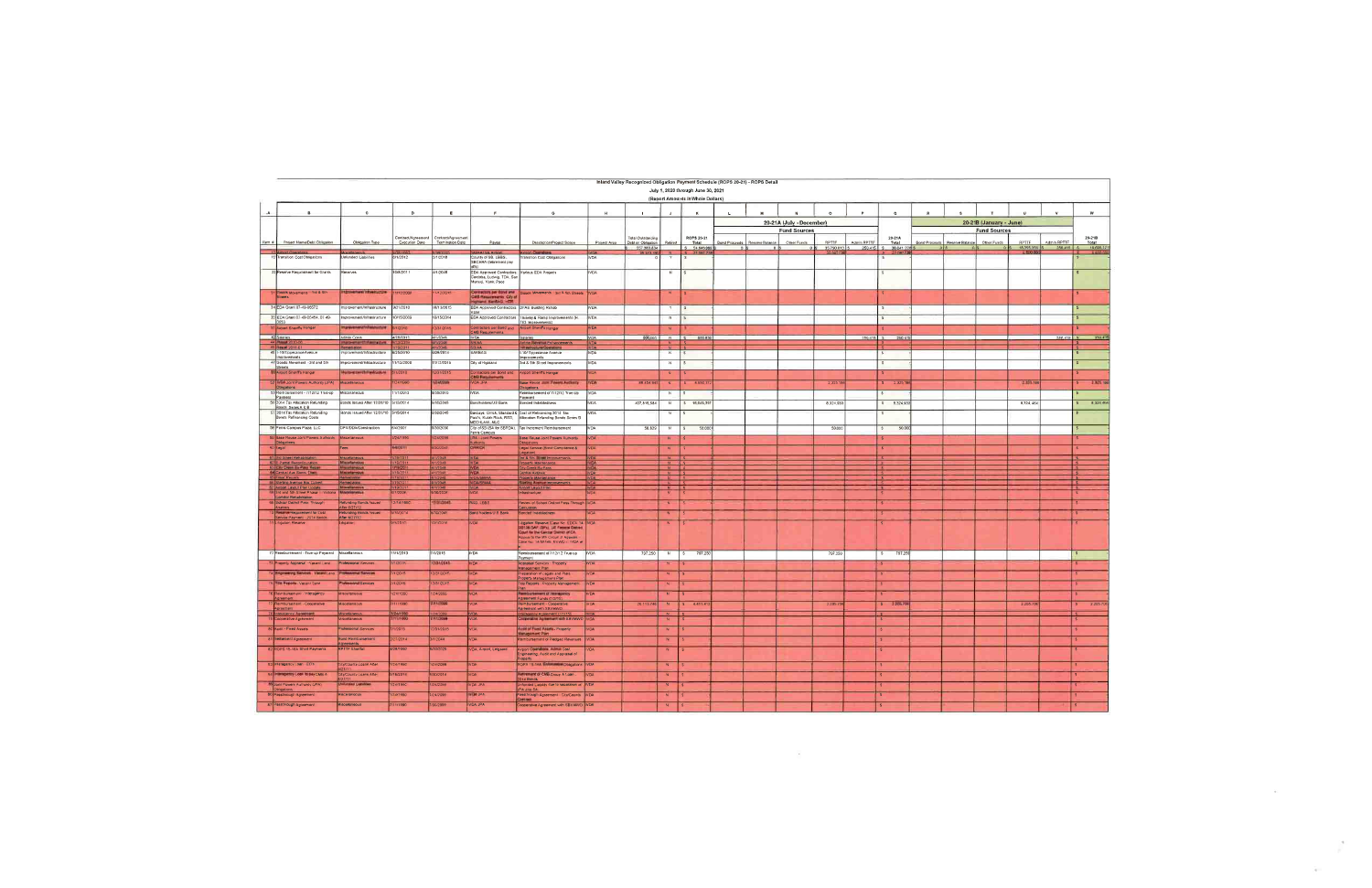|                                                                                                               |                                       |                       |                                                             |                         |                                                                                                                                                                                                            |              |                                                 |                  | July 1, 2020 through June 30, 2021 |                               |                          |              |                |                          |   |                               |                         |              |              |                                                     |
|---------------------------------------------------------------------------------------------------------------|---------------------------------------|-----------------------|-------------------------------------------------------------|-------------------------|------------------------------------------------------------------------------------------------------------------------------------------------------------------------------------------------------------|--------------|-------------------------------------------------|------------------|------------------------------------|-------------------------------|--------------------------|--------------|----------------|--------------------------|---|-------------------------------|-------------------------|--------------|--------------|-----------------------------------------------------|
|                                                                                                               |                                       |                       |                                                             |                         |                                                                                                                                                                                                            |              |                                                 |                  | (Report Amounts in Whole Dollars)  |                               |                          |              |                |                          |   |                               |                         |              |              |                                                     |
| $\mathbf{B}$                                                                                                  | $\mathbf{c}$                          | D.                    | F                                                           | g.                      | $\mathbf{G}$                                                                                                                                                                                               | $\mathbf{R}$ |                                                 | $\mathbf{A}$     | $\mathbf{K}$                       | $\mathbf{M}$                  |                          | $\sim$       | $\blacksquare$ | $\circ$                  | R |                               |                         | $\mathbf{u}$ | $\mathbf{v}$ | W.                                                  |
|                                                                                                               |                                       |                       |                                                             |                         |                                                                                                                                                                                                            |              |                                                 |                  |                                    |                               |                          |              |                |                          |   |                               |                         |              |              |                                                     |
|                                                                                                               |                                       |                       |                                                             |                         |                                                                                                                                                                                                            |              |                                                 |                  |                                    |                               | 20-21A (July - December) |              |                |                          |   |                               | 20-21B (January - June) |              |              |                                                     |
|                                                                                                               |                                       |                       |                                                             |                         |                                                                                                                                                                                                            |              |                                                 |                  |                                    |                               | <b>Fund Sources</b>      |              |                |                          |   |                               | <b>Fund Sources</b>     |              |              |                                                     |
| <b>Item # Project Name/Debt Obligation</b>                                                                    | Obligation Type                       | <b>Execution Date</b> | Contract/Agreement   Contract/Agreement<br>Termination Date | Payee                   | Description/Project Scope                                                                                                                                                                                  | Project Area | Total Outstanding<br>Debt or Obligation Retired |                  | ROPS 20-21<br>Total                | Bond Proceeds Reserve Balance | Other Funds              | <b>RPTTE</b> | Admin RPTTF    | $20-21A$<br>Total        |   | Bond Proceeds Reserve Balance | Other Funds             | <b>RPTTF</b> | Admin RPTTF  | $20 - 21B$<br>Total                                 |
| 88 Libration Reserve                                                                                          | hoalion                               | 9/1/2010              | 12/1/2016                                                   | <b>IVOA</b>             | I moster. Reserve (Case tie EDCV 14- IVCA)<br><b>0136 OAF (SPs), US Federal Cretists</b><br>Court for the Carmal Digiter of CA<br>upper to the two Circuit of Appeals<br>Case No. 14-56146 EVWID - IVOA et |              |                                                 |                  |                                    |                               |                          |              |                |                          |   |                               |                         |              |              |                                                     |
| <b>El Retti Line La True un Payment Third Party Leans</b>                                                     |                                       | 7/12/2012             | 11/2016                                                     | IVDA JPA                | <b>Netzs Feeling of True-up Payment   IVDA</b>                                                                                                                                                             |              |                                                 | $N$ $S$          |                                    |                               |                          |              |                | $\sim$                   |   |                               |                         |              |              | $\mathsf{I}$                                        |
| 90 Tax Allocation Bonds                                                                                       | londs Issued After 12/31/10 5/11/2011 |                       | 2/31/2108                                                   | <b>INDA</b>             | Public <b>Past utility</b> improvements <b>INCA</b>                                                                                                                                                        |              |                                                 | $N$ $S$          |                                    |                               |                          |              |                | ार                       |   |                               |                         |              |              | $\overline{1}$ s                                    |
| 92 Military Base Reuse Contract                                                                               | <b>Fees</b>                           | 1/24/1990             | 124/2099                                                    | IVDA JPA                | Agreement Multi-jurisdictional City/                                                                                                                                                                       | <b>INDA</b>  |                                                 | N                |                                    |                               |                          |              |                |                          |   |                               |                         |              |              | iis.                                                |
| 92 Military State Plaste Contract                                                                             | Fees                                  | 7/11/1990             | 7/30/2099                                                   | IVDA JPA                | County Contract<br>Agreeming with SBVMWD                                                                                                                                                                   |              |                                                 |                  |                                    |                               |                          |              |                |                          |   |                               |                         |              |              |                                                     |
| 94 Contract Receivable                                                                                        | <b>Miscellaneous</b>                  | 1/24/1990             | <b>Germany</b>                                              | IVDA JPA                | Contract Receivable County/Municipal IVDA                                                                                                                                                                  | <b>IVDA</b>  |                                                 | $N = S$<br>N     |                                    |                               |                          |              |                |                          |   |                               |                         |              |              | $\mathsf{S}$<br>$\overline{\mathbf{s}}$             |
| 95 Cami ad Receivable                                                                                         | Miscellaneous                         | 7/11/1990             | 1730/1799                                                   | IVOA JPA                | Contract Receivable - Boodiel Deman IVDA                                                                                                                                                                   |              |                                                 | $N1$ 5           |                                    |                               |                          |              |                | $\mathsf{S}$             |   |                               |                         |              |              | $-5$                                                |
| 96 Airport Operations                                                                                         | Miscellaneous                         | 4728/1992             | 30/2026                                                     | S9IAA/ SR Airport       | August Operations                                                                                                                                                                                          | <b>IVOA</b>  |                                                 | $N$ $S$          |                                    |                               |                          |              |                | $\frac{1}{2}$            |   |                               |                         |              |              | $\overline{\mathsf{s}}$                             |
| 97 Airport Operations - Shortfall                                                                             | Miscellaneous                         | 4/28/1992             | 930/2626                                                    | <b>RIMAL'SB Airport</b> | Airport Operations                                                                                                                                                                                         | <b>IVDA</b>  |                                                 | $N$ $S$          |                                    |                               |                          |              |                | 'Is s                    |   |                               |                         |              |              | $\overline{\phantom{a}}$ s $\overline{\phantom{a}}$ |
| 100 Rembursement - True-up Payma                                                                              | <b>IT These Party Loans</b>           | 771272012             | 12017                                                       | <b>IVDA JPA</b>         | <b>Hamburganger of True-up Payment</b>                                                                                                                                                                     | <b>INDA</b>  |                                                 | $N \frac{1}{2}$  |                                    |                               |                          |              |                | $\mathbf{I}$ s           |   |                               |                         |              |              | $\sqrt{5}$                                          |
| 102 Military Base Reuse Contract                                                                              | Miscellaneous                         | 1/24/1990             | /24/2099                                                    | IVDA JPA                | Agreement - Multi-jurisdictional City/ VDA<br>County Contract                                                                                                                                              |              |                                                 | N.               |                                    |                               |                          |              |                |                          |   |                               |                         |              |              | $\overline{\mathbf{s}}$                             |
| 103 Passthrough Apreement                                                                                     | Miscellaneous                         | <b>771 M1100</b>      | /30/2099                                                    | IVDA JPA                | Contract Receivable - Special District   VDA                                                                                                                                                               |              |                                                 | $N$ S            |                                    |                               |                          |              |                |                          |   |                               |                         |              |              | $\overline{\phantom{a}}$ s                          |
| 104 Arriort Operations                                                                                        | Miscellaneous                         | <b>AUSTRALIA</b>      | 1/1/2044                                                    | <b>SBIAA/SB Asport</b>  | <b>Arnort Destations</b>                                                                                                                                                                                   | <b>IVDA</b>  |                                                 | $N$ $S$          |                                    |                               |                          |              |                | i s                      |   |                               |                         |              |              | l s                                                 |
| 106 Litigation Costs                                                                                          | <b>Litraation</b>                     | 1 2 5 0 1             | /28/2018                                                    | IVOA JPA                | Court Judament                                                                                                                                                                                             | <b>IVDA</b>  |                                                 | $N$ s            |                                    |                               |                          |              |                | t s                      |   |                               |                         |              |              | $\blacksquare$ s                                    |
| 107 Military Base Reuse Contract                                                                              | Miscellaneous                         | 1/24/1990             | /24/2099                                                    | IVDA JPA                | Agreement - Multi (uranishonar City/<br><b>County General</b>                                                                                                                                              | <b>IVDA</b>  |                                                 | N                | <b>11 C</b>                        |                               |                          |              |                |                          |   |                               |                         |              |              | $\overline{\mathsf{s}}$                             |
| 108 Military Base Reuse Contract                                                                              | Miscellaneous                         | (11/1990)             | 730/2099                                                    | IVDA JPA                | <b>Agiermal with SRVMWD</b>                                                                                                                                                                                | <b>EIVDA</b> |                                                 | N                |                                    |                               |                          |              |                | $\overline{\phantom{a}}$ |   |                               |                         |              |              |                                                     |
|                                                                                                               |                                       |                       |                                                             |                         |                                                                                                                                                                                                            |              |                                                 | $N$ 5            |                                    |                               |                          |              |                | s.                       |   |                               |                         |              |              | R                                                   |
|                                                                                                               |                                       |                       |                                                             |                         |                                                                                                                                                                                                            |              |                                                 | N                | $\epsilon$                         |                               |                          |              |                | $\sim$                   |   |                               |                         |              |              | <b>MES</b>                                          |
|                                                                                                               |                                       |                       |                                                             |                         |                                                                                                                                                                                                            |              |                                                 | $N_S$            |                                    |                               |                          |              |                | $\sim$                   |   |                               |                         |              |              | u.                                                  |
|                                                                                                               |                                       |                       |                                                             |                         |                                                                                                                                                                                                            |              |                                                 | $N = S$          |                                    |                               |                          |              |                | $\epsilon$               |   |                               |                         |              |              | o e                                                 |
| $\frac{113}{114}$                                                                                             |                                       |                       |                                                             |                         |                                                                                                                                                                                                            |              |                                                 | $N$ 5            |                                    |                               |                          |              |                | $\frac{1}{s}$            |   |                               |                         |              |              | 一名:                                                 |
|                                                                                                               |                                       |                       |                                                             |                         |                                                                                                                                                                                                            |              |                                                 | $N$ $s$          |                                    |                               |                          |              |                | $\sim$                   |   |                               |                         |              |              | $\mathbb{R}$                                        |
| $\frac{115}{116}$                                                                                             |                                       |                       |                                                             |                         |                                                                                                                                                                                                            |              |                                                 | N                |                                    |                               |                          |              |                | $\sim$                   |   |                               |                         |              |              | $-21$                                               |
|                                                                                                               |                                       |                       |                                                             |                         |                                                                                                                                                                                                            |              |                                                 | $N$ $S$          |                                    |                               |                          |              |                | $\sim$                   |   |                               |                         |              |              |                                                     |
|                                                                                                               |                                       |                       |                                                             |                         |                                                                                                                                                                                                            |              |                                                 | $N \mid S$       |                                    |                               |                          |              |                | $\mathbf{s}$             |   |                               |                         |              |              |                                                     |
|                                                                                                               |                                       |                       |                                                             |                         |                                                                                                                                                                                                            |              |                                                 | $N$ $S$          |                                    |                               |                          |              |                | $\sim$                   |   |                               |                         |              |              | - 51                                                |
| $\begin{array}{r c} \hline 118 \\ \hline 119 \\ \hline 120 \\ \hline 121 \\ \hline 122 \\ \hline \end{array}$ |                                       |                       |                                                             |                         |                                                                                                                                                                                                            |              |                                                 | $N$ s            |                                    |                               |                          |              |                | $\sim$                   |   |                               |                         |              |              | - 51                                                |
|                                                                                                               |                                       |                       |                                                             |                         |                                                                                                                                                                                                            |              |                                                 | $N$ 5            |                                    |                               |                          |              |                |                          |   |                               |                         |              |              |                                                     |
|                                                                                                               |                                       |                       |                                                             |                         |                                                                                                                                                                                                            |              |                                                 | $N$ $s$<br>$N$ s |                                    |                               |                          |              |                | Is.                      |   |                               |                         |              |              | 119.7                                               |
|                                                                                                               |                                       |                       |                                                             |                         |                                                                                                                                                                                                            |              |                                                 | $N$ 5            |                                    |                               |                          |              |                | $\sim$                   |   |                               |                         |              |              |                                                     |
|                                                                                                               |                                       |                       |                                                             |                         |                                                                                                                                                                                                            |              |                                                 |                  |                                    |                               |                          |              |                | $\sim$                   |   |                               |                         |              |              | <b>FISH</b>                                         |
|                                                                                                               |                                       |                       |                                                             |                         |                                                                                                                                                                                                            |              |                                                 | $N$ 5            |                                    |                               |                          |              |                | $\sim$                   |   |                               |                         |              |              | - 61                                                |
|                                                                                                               |                                       |                       |                                                             |                         |                                                                                                                                                                                                            |              |                                                 | $N$ S<br>$N$ $S$ |                                    |                               |                          |              |                |                          |   |                               |                         |              |              |                                                     |

 $\label{eq:2.1} \frac{1}{\sqrt{2}}\left(\frac{1}{\sqrt{2}}\right)^{2} \left(\frac{1}{\sqrt{2}}\right)^{2} \left(\frac{1}{\sqrt{2}}\right)^{2} \left(\frac{1}{\sqrt{2}}\right)^{2} \left(\frac{1}{\sqrt{2}}\right)^{2} \left(\frac{1}{\sqrt{2}}\right)^{2} \left(\frac{1}{\sqrt{2}}\right)^{2} \left(\frac{1}{\sqrt{2}}\right)^{2} \left(\frac{1}{\sqrt{2}}\right)^{2} \left(\frac{1}{\sqrt{2}}\right)^{2} \left(\frac{1}{\sqrt{2}}\right)^{2} \left(\$ 

 $\sim 10^{11}$ 

 $\mathcal{A}^{\left(0\right)}$ 

 $\mathcal{A}(\cdot)$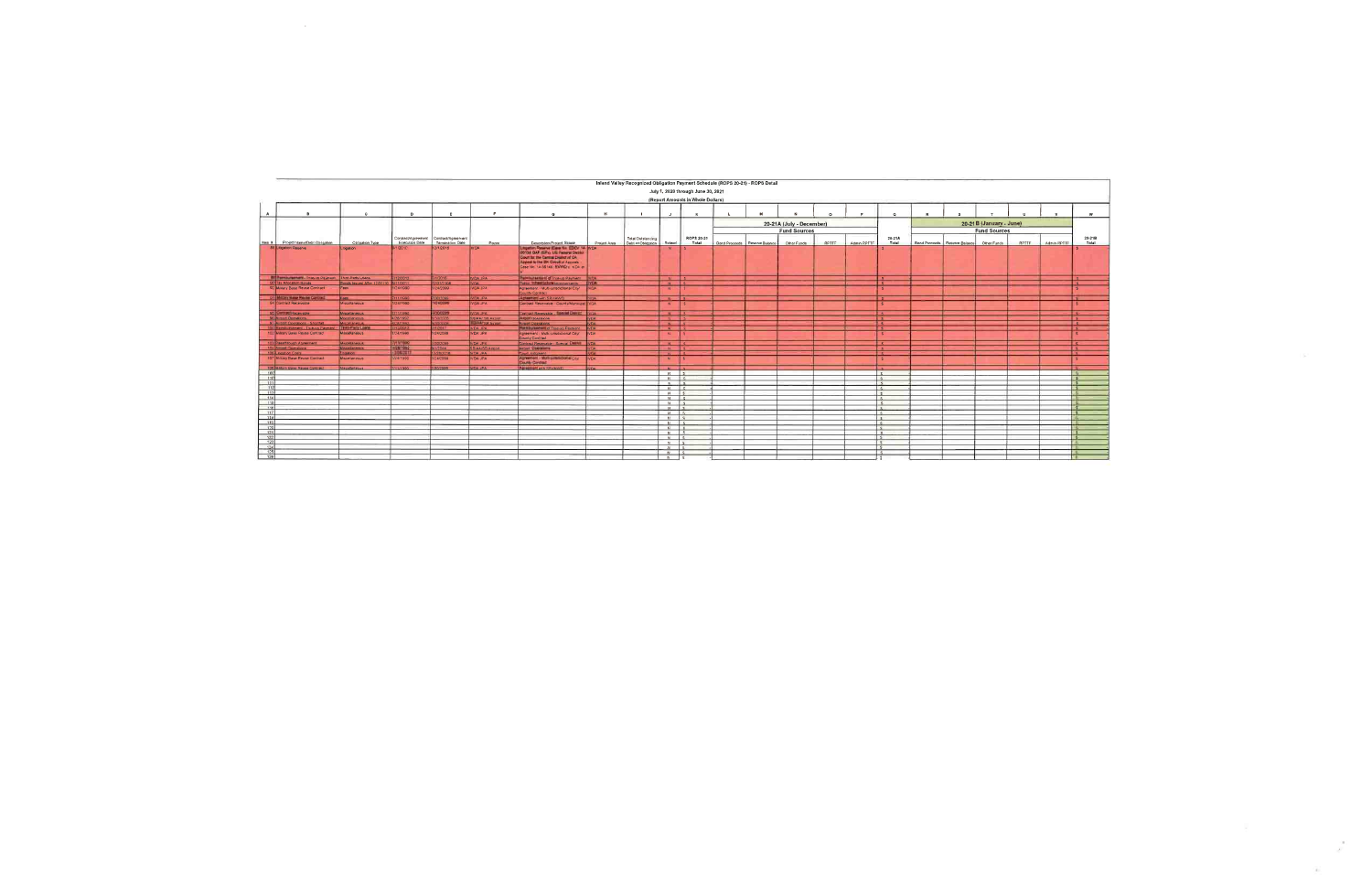# Inland Valley Recognized Obligation Payment Schedule (ROPS 20-21) - Report of Cash Balances<br>July 1, 2017 through June 30, 2018<br>(Report Amounts in Whole Dollars)

| A                       | в                                                                                                                                                             | C.                 | D                    | E                                                           | F                  | G                |
|-------------------------|---------------------------------------------------------------------------------------------------------------------------------------------------------------|--------------------|----------------------|-------------------------------------------------------------|--------------------|------------------|
|                         |                                                                                                                                                               |                    |                      |                                                             |                    |                  |
|                         |                                                                                                                                                               |                    |                      | <b>Fund Sources</b>                                         |                    |                  |
|                         |                                                                                                                                                               |                    | <b>Bond Proceeds</b> | <b>Reserve Balance</b>                                      | <b>Other Funds</b> | <b>RPTTF</b>     |
|                         | <b>ROPS 17-18 Cash Balances</b>                                                                                                                               | Bonds issued on or | Bonds issued on or   | Prior ROPS RPTTF<br>and Reserve<br><b>Balances retained</b> | Rent.<br>Grants,   | Non-Admin<br>and |
|                         | (07/01/17 - 06/30/18)                                                                                                                                         | before 12/31/10    | after 01/01/11       | for future period(s)                                        | Interest, etc.     | Admin            |
|                         |                                                                                                                                                               |                    |                      |                                                             |                    |                  |
| 1                       | Beginning Available Cash Balance (Actual 07/01/17)<br>RPTTF amount should exclude "A" period distribution amount                                              |                    |                      |                                                             |                    |                  |
|                         |                                                                                                                                                               |                    | 17,490,571           |                                                             |                    |                  |
|                         | 2 Revenue/Income (Actual 06/30/18)<br>RPTTF amount should tie to the ROPS 16-17 total distribution from the<br>County Auditor-Controller                      |                    |                      |                                                             |                    |                  |
|                         |                                                                                                                                                               |                    | 36,578               |                                                             | 0                  | 12,477,238       |
| $\overline{3}$          | Expenditures for ROPS 17-18 Enforceable Obligations<br>(Actual 06/30/18)                                                                                      |                    |                      |                                                             |                    |                  |
|                         |                                                                                                                                                               |                    | 50,290               |                                                             | 0                  | 12,425,418       |
| $\overline{\mathbf{4}}$ | Retention of Available Cash Balance (Actual 06/30/18)<br>RPTTF amount retained should only include the amounts distributed as<br>reserve for future period(s) |                    |                      |                                                             |                    |                  |
|                         |                                                                                                                                                               |                    | 17,476,859           |                                                             |                    |                  |
| $5^{\circ}$             | <b>ROPS 17-18 RPTTF Prior Period Adjustment</b><br>RPTTF amount should tie to the Agency's ROPS 17-18 PPA<br>form submitted to the CAC                        |                    | No entry required    |                                                             |                    |                  |
| 6                       | Ending Actual Available Cash Balance (06/30/18)<br>C to F = $(1 + 2 - 3 - 4)$ , G = $(1 + 2 - 3 - 4 - 5)$                                                     |                    |                      |                                                             |                    |                  |
|                         |                                                                                                                                                               | $0$   \$           | $0$   \$             | $0$   \$                                                    | $0$   \$           | 51,820           |

| es Form, see Cash Balance Tips |  |
|--------------------------------|--|
| Н                              |  |
|                                |  |
|                                |  |
|                                |  |
| <b>Comments</b>                |  |
|                                |  |
|                                |  |
|                                |  |
|                                |  |
|                                |  |
|                                |  |
|                                |  |
|                                |  |
|                                |  |
|                                |  |
|                                |  |
|                                |  |
|                                |  |
|                                |  |